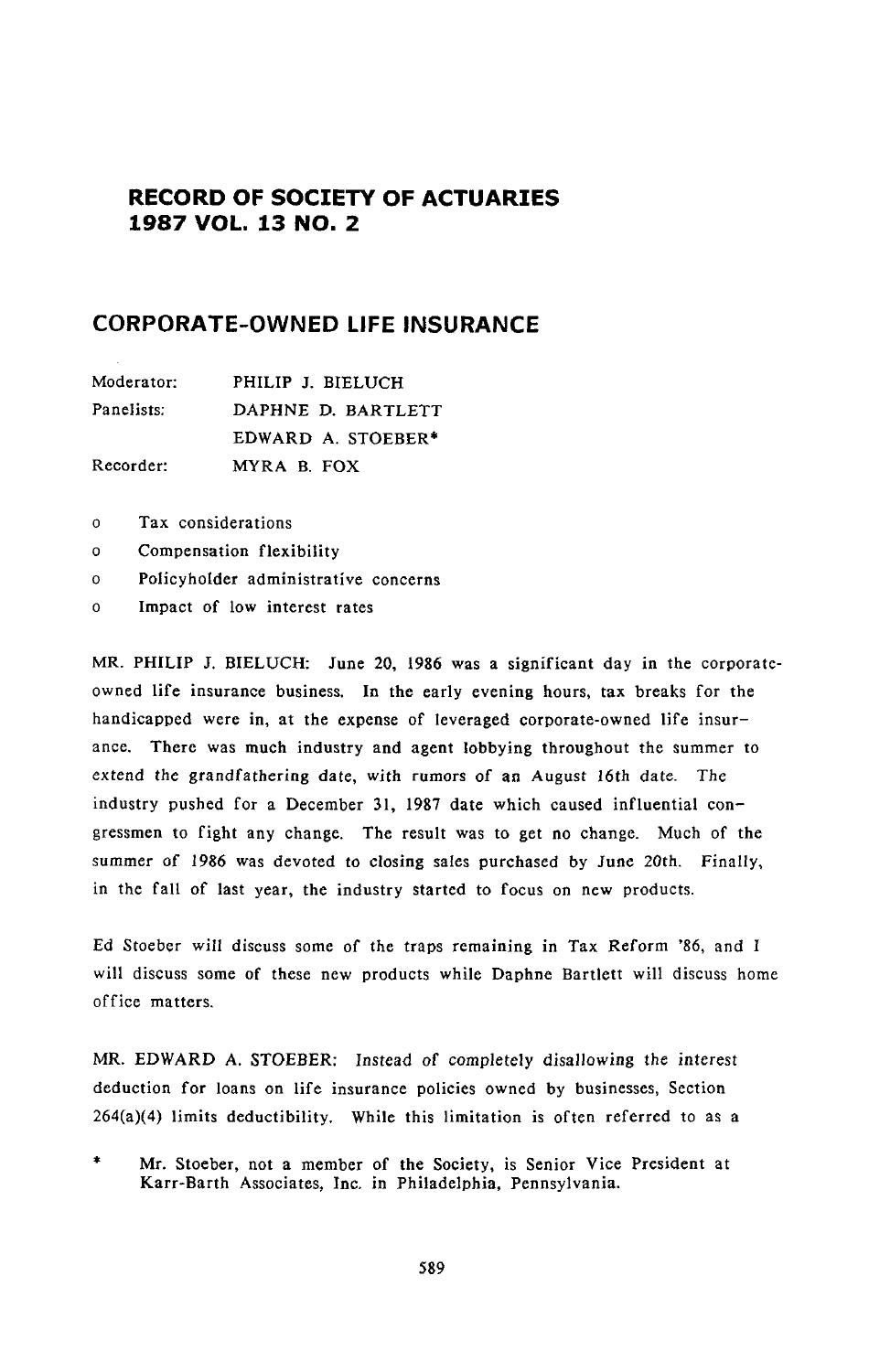cor**p**or**a**te **p**rovision, Section 2*6*4(a)(**4**), which is set out below, also **a**pplies to sole proprietorships, partnerships, and S corporations.

- (a) General Rule: No deduction shall be allowed for
	- (4) Any i**n**terest paid or accrued on any indebtedness with respect to one *o*r more life insurance policies owned by the taxpayer covering the life of any individual who
		- (A) is an officer or employee of; or
		- (B) is financially interested in;

any trade or business carried on by the taxpayer to the extent that the aggregate amount of such indebtedness with respect to policies covering such individual exceeds \$50,000.

Paragraph (2) shall apply in respect of annuity contracts only as to contracts purchased after March 1, 1954. Paragraph (3) shall apply only in respect of contracts purchased after *A*ugust 6, 1963. Paragraph (4) shall apply with respect to contracts purchased after June 20, 1986.

At first blush, the word *pu*r*chased* seems inappropriate with respect to more familiar life insurance terms such as *paid for*, *issue date*, *applied for*, and *registry date*. However, Section 264(a)(3) as enacted in 1963*,* provides that "Paragraph (3) shall apply only in respect of contracts purchased after August 6, 1963." Treas. Reg. Sec. 1.264-(4)(e) does not elaborate on the word *purchased* in stating that: "The rules of this section apply with respect to taxable years beginning after December 31, 1963, but *o*nly with respect to contracts purchased after August 6, 1963. With respect to contracts entered into on or before August 6, 1963, but purchased or acquired whether from the insurer*,* insured, or any other person (other than by gift, bequest, or inheritance, or in a transaction to which Section 381(a) of the Code applies) after such date, the rules of this section apply after such purchase or acquisition."

The language of the above regulation appears to remove the grandfathering of a life insurance contract entered into on or before August 6, 1963*,* if the contract is transferred after that date, with the exceptions noted. Nevertheless, the question remains as to the int**e**rpr**e**tation of *purchased* under new S**ec**tion 26*4*(a)(4). Pending clarification by th*e* Treasury *D*epartment or the staff of the Joint Committee on Taxation, the best we can do is to make an educated guess.

590

 $\cdots$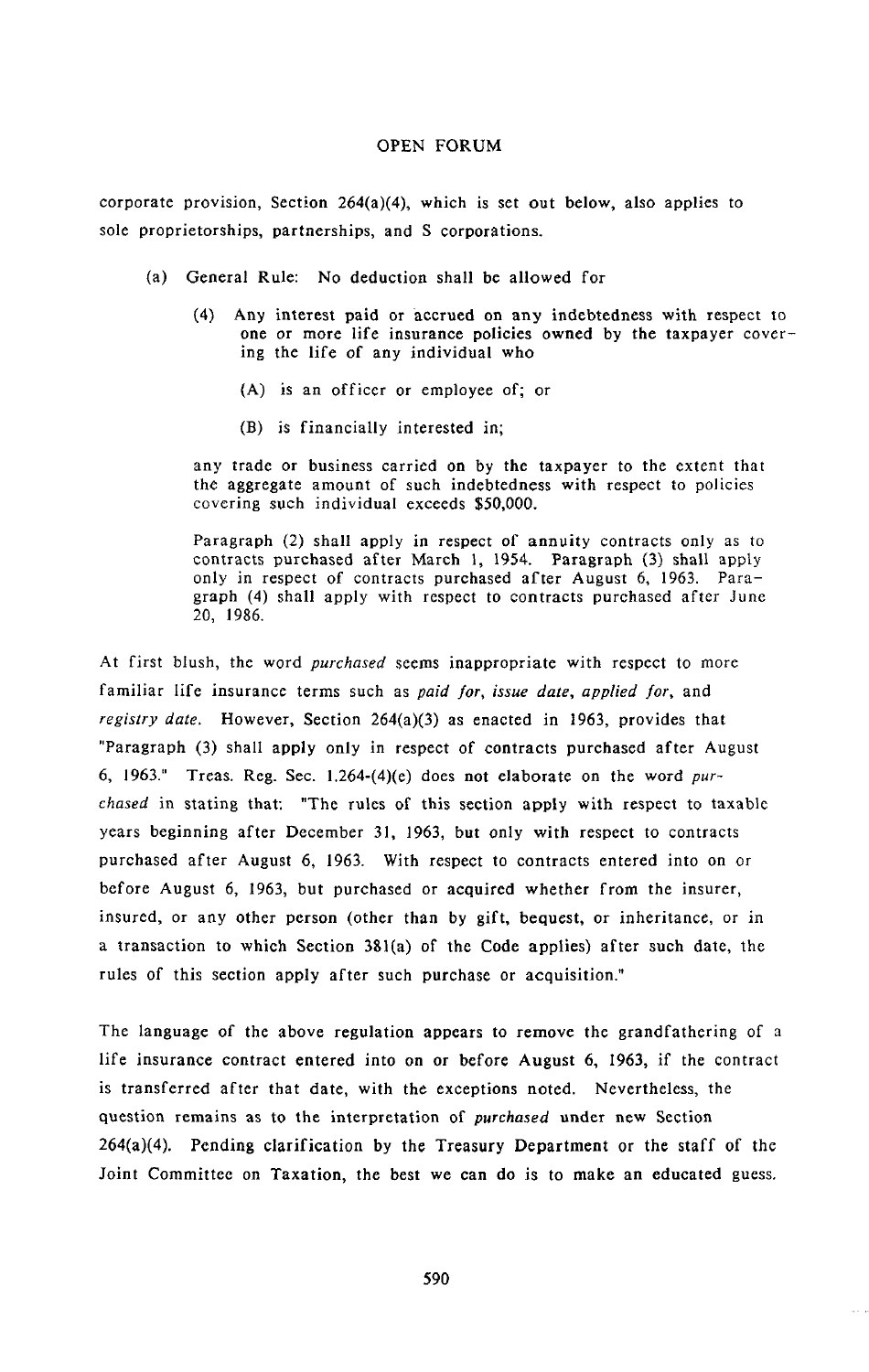The now famo**u**s colloquy between Senators Packwood a**n**d **D**ole regarding this new provision has been interpreted to permit the following transactions for poli*c*ies purchased prior to **J**une 21, 1986: change in policy ownership; exer*c*ise of a contractual **p**olicy right, including su*b*stitution of an insured under an exchange option rider, but excluding a conversion to term ins**ur**ance; change in administration provisions, loan rates, or any other nonmajor policy and the exchange of one **p**olic**y** f**o**r another **po**lic**y** wi*t*h the same insurer. The senators also indicated that an interest deduction on normal business indebtedness would not be disallowed "merely because the tax*p*ayer has **p**urchased a cash-value life insurance **p**olicy or has later used the **p**olicy as collateral for borrowing other than to carry the policy." Finally, a **p**olicy will be deemed to have been **p**urchased on or before June 20, 1986, if it was a**pp**lied for or the insurer was committed to issue it before that date. Unfortunately, Re**p**resentative Rostenkowski does not agree that all of the policy acts stated in this colloquy will be acce**p**table. In view of these uncertainties, **p**olicies **p**urchased prior to June 21, 1986, should not be sold, exchanged, or transferred until further information is available.

The Conference Committee Report in discussing Section 264(a)(4) stated that the \$50,*00*0 limit **p**er officer or em**p**loyee is to be determined on an aggregate basis for each such *p*erson in all trades or businesses. This means that the \$50,000 limit cannot be increased if the insured is involved in two or more businesses of the tax**p**ayer. In the case of an affiliated grou**p** of cor*p*orations, the affiliated grou*p* will be regarded as one tax**p**ayer. A similar rule will ap**p**ly in the event of common ownership of unincor*p*orated trades or businesses. The Conferees do not recognize a trade or business exce*p*tion to this \$50,000 loan cap, so that the interest on loans over \$50,000 will be nondeductible even if the loan *p*roceeds are used directly in the business. This **p**osition seems to contradict the senate colloquy and is also contrary to the trade or business exce**p**tion contained in current regulations.

The \$50,000 loan restriction will have a detrimental effect on the use of substantial amounts of cor**p**orate-owned life insurance for cost recovery in funding non**q**ualified deferred com**p**ensation and other fringe benefits.

An exam**p**le under **p**revious tax law: Ace Corporation which is in a 46% tax bracket, **p**urchased an i*n*teres*t*-sensitive whole life insurance **p**olicy with a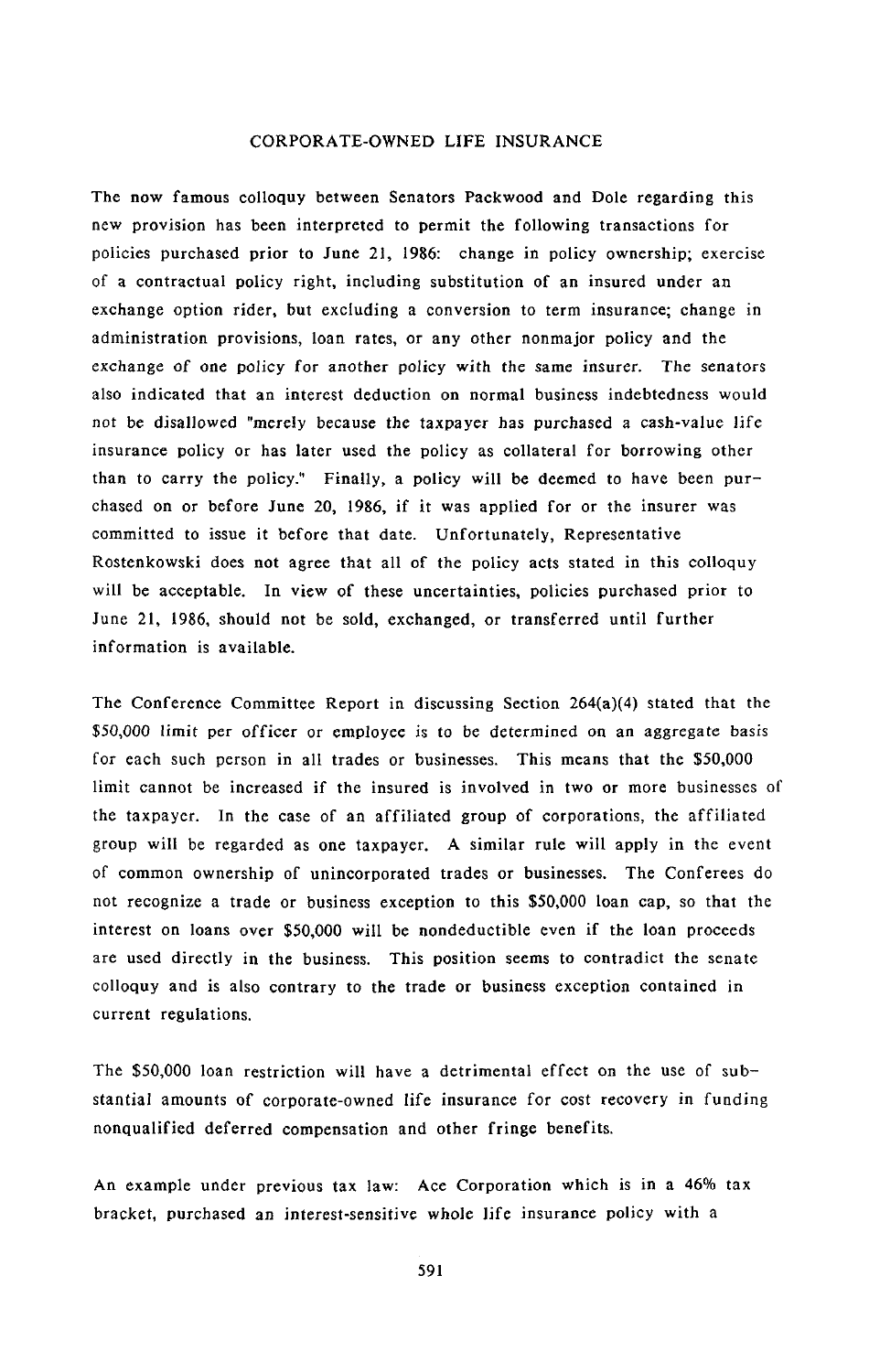current loan rate of 12%. Insurer credits 11.25% so tha**t** cost to corpora**t**ion is only 75 basis points. Corporation's after-tax cost is 6.48% with loan proceeds credited at 11.25% for a gain of 4.77% plus the use of the borrowed funds.

This arbitrage was most attractive.

However, **t**he use of corporate-owned life insurance is still advantageous where loans are capped at \$50,000 with premiums paid on a vanishing premium basis. While the corporation's internal rate of return on the death proceeds will decrease as compared to a fully borrowed policy, a corporation will often prefer the guarantees of life insurance to alternative methods Of funding which do not provide guarantees. Split-dollar insurance plans will also be affected by Section 264(a)(4) when the corporation wishes to deduct interest on policy loans. Sin*c*e Section  $264(a)(4)$  refers to the owner of the policy, the endorsement form of split-dollar under which the corporation is the policyowner falls within this Code provision. Under the collateral assignment form of split-dollar, the insured employee is the policyowner with the corporation as collateral assignee. If the collateral assignment gives sole control over the cash values to the corporation, the latter should be regarded as the owner of the cash values for purposes of deductibility of interest on policy loans. Otherwise*,* it would be inconsistent to argue that the corporation is the owner of the policy for deductibility of intercst payments but not for purposes of the \$50,000 loan restriction.

The corporate alternative minimum tax, effective for taxable years beginning after December 31, 1986, must now be considered whenever a C corporation owns any type of life insurance. The principal purpose of the alternative minimum tax is to ensure that a portion of financial statement or book income is included in the tax base. Thus, each year, a corporation must compute i*t*s tax liability under b*o*th the regular federal income tax and the alternative minimum tax; whichever tax is greater will be the amount actually payable by the corporation. Beginning in 1990, the book income approach is replaced by an earnings and profits adjustment referred to as adjusted current earnings. If it applies, the alternative minimum tax is applied at a flat rate of 20%. Thus, it may have the effect of imposing a tax on some corporations which have previously paid little or no tax under prior law.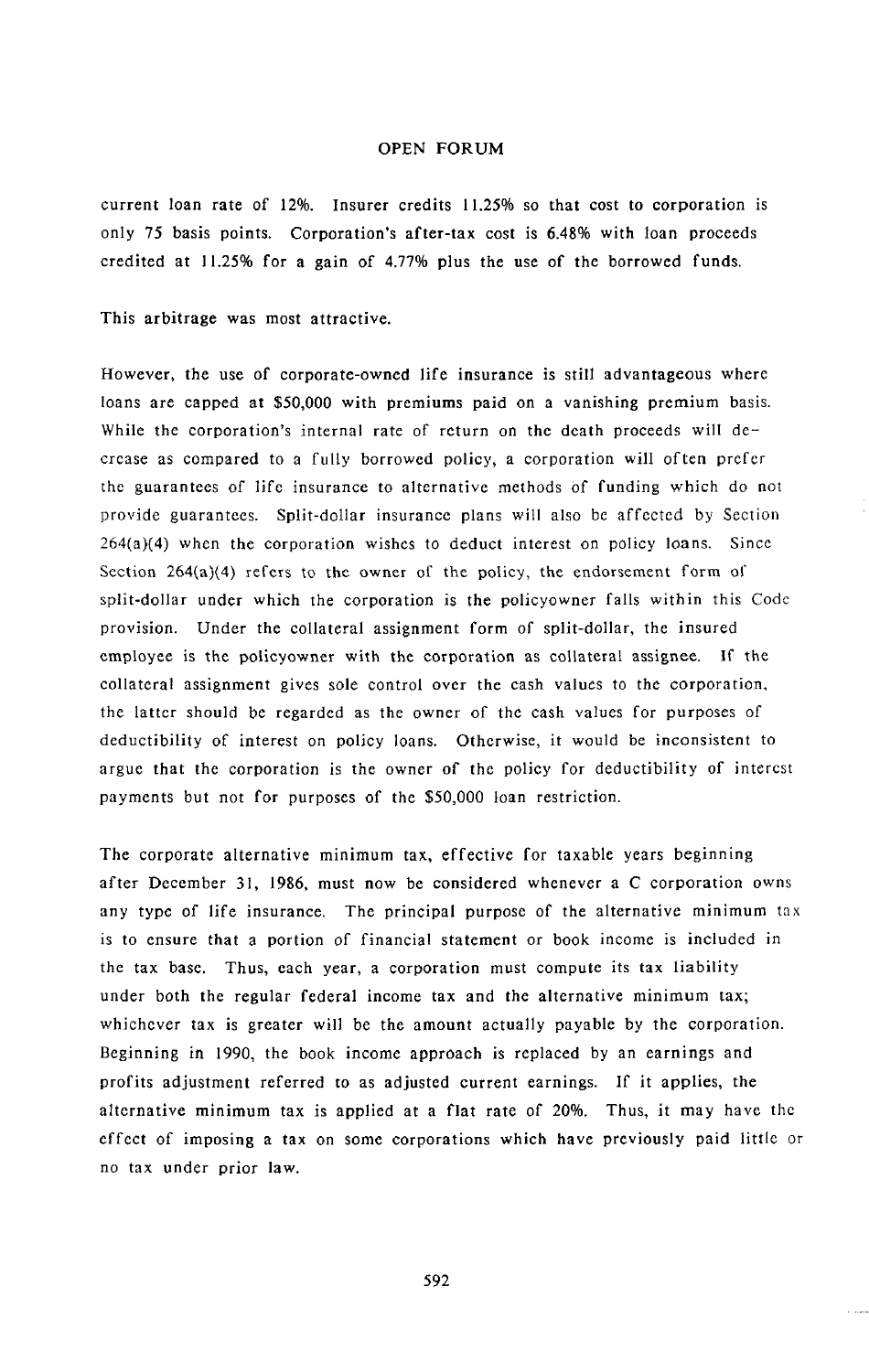The general method for computing the corporate alternative minimum tax is to begin with regular taxable income. That amount is increased by certain specified tax preferences and increased or decreased through other adjustments. The result is an amount known as alternative minimum taxable income which is reduced by any allowable exemption so that the balance is taxed at 20%. If the alternative minimum tax payable exceeds the corporation's regular tax, the excess becomes a credit that may be used to reduce a portion of the corporation's regular tax in later years. Since there is a narrow 14% spread between the maximum cor**p**orate tax rate of 34% and the 20% alternate minimum tax, a small amount of preferences or adjus**t**men**t**s can trigger the alternative tax. After all of the a**d**justments and preferences have been made, the amount of alternative minimum taxable income is reduced by a \$40,000 exemption. Thus, smaller corporations will not usually be subject **t**o the alternative tax of 20%. However*,* larger corporations lose the benefit of the \$40,000 exem**p**tion by an amount equal to 25% of alterna*t*i*v*e minimum taxable in*c*ome *o*ver \$150,0*0*0; i.e., there is n*o* exemption when alternative minimum taxable income exceeds \$310,000.

The major concern of life insurance agents and financial planners is the requirement that 50% of adjusted net book income in excess of alternative minimum taxable income be added to the alternative minimum tax base. The definition of book income is based on.the corporation's ap**p**licable financial statement. Since many corporations, **p**articularly closely held types, do not **p**repare financial statements that are audited and available to the public, the Code sets forth the following sources of statements in order of priority:

- 1. Financial statements filed with the Securities and Exchange Commission;
- 2. Financial statements that have been used as a report or statement for credit purposes, issued to shareholders, or used for any other substantial nontax purposes and that have been audited and certified by a CPA;
- 3. Financial statements provided to the federal government or its agencies;
- 4. Financial statements provided to a state government or its agencies (or a political subdivision);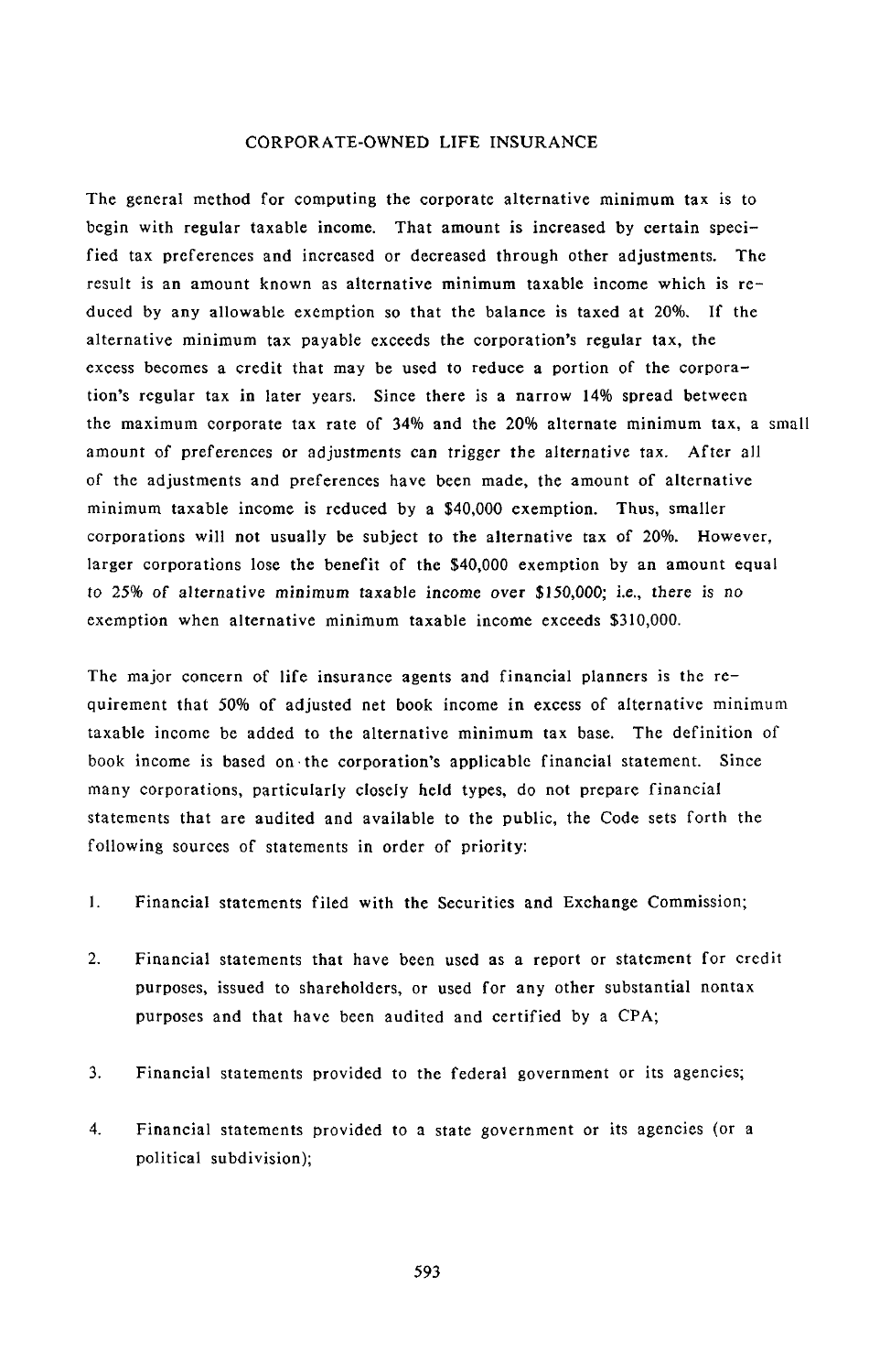5**.** A noncertified rep**o**r**t** or f**i**nanc**i**al statement actually used for credit purposes, sent to shareholders, or used for any other substantial nontax purpose.

The book income preference for 1987 through 1989 is designed to account for those items not specifically designated as tax preferences or adjustments. Thus, book income preference will be increased by any transaction that reduces taxable income but not financial statement income or that increases financial statement income but not taxable income. For example, where a corporation owns a cash value life insurance policy and the annual increase in cash value exceeds the premium for t*h*at year, an increase in book income is likely to result. Similarly, the receipt of income tax-free life insurance proceeds at the insured's death, in excess of the cash value or total premium paid (term insurance), results in an increase in earnings and profits and book income. Since only 50% of the book income in excess of alternative minimum taxable income is considered, the net effect of the 20% tax on 50% of book income is a 10% tax on the cash value book income or death proceeds in excess of cash values. Conversely, the book income preference will be reduced by any item that reduces financial statement income more than taxable income. An example of this adjustment would be a corporate premium payment in excess of the increase in cash value for that year.

Beginning in 1990, the book income adjustment is replaced by the use of adjusted current earnings. While this term is not identical to the corporation's earnings and profits, it does reflect some of the concepts used in determining earnings and profits. Where adjusted current earnings are in excess of alternative minimum taxable income, 75% of the excess increases alternative minimum taxable income for purposes of determining the alternative minimum tax. Section  $56(g)(4)(B)(ii)$  provides that, for purposes of computing earnings and profits, the income on a corporate-owned life insurance contract as determined under Section 7702(g) shall be treated as includible in gross income less a deduction for insurance coverage. Income on a life insurance contract refers to the excess of the sum of the increase in the net surrender value during the year and the cost of life insurance protection less the premiums paid without reduction for any dividends. This Code section does n*o*t specifically include the excess *o*f the death proceeds over the cash value or total premiums paid in the calculation of the corporation's adjusted current earnings and profits. Such excess, which increases the earnings and profits under generally accepted accounting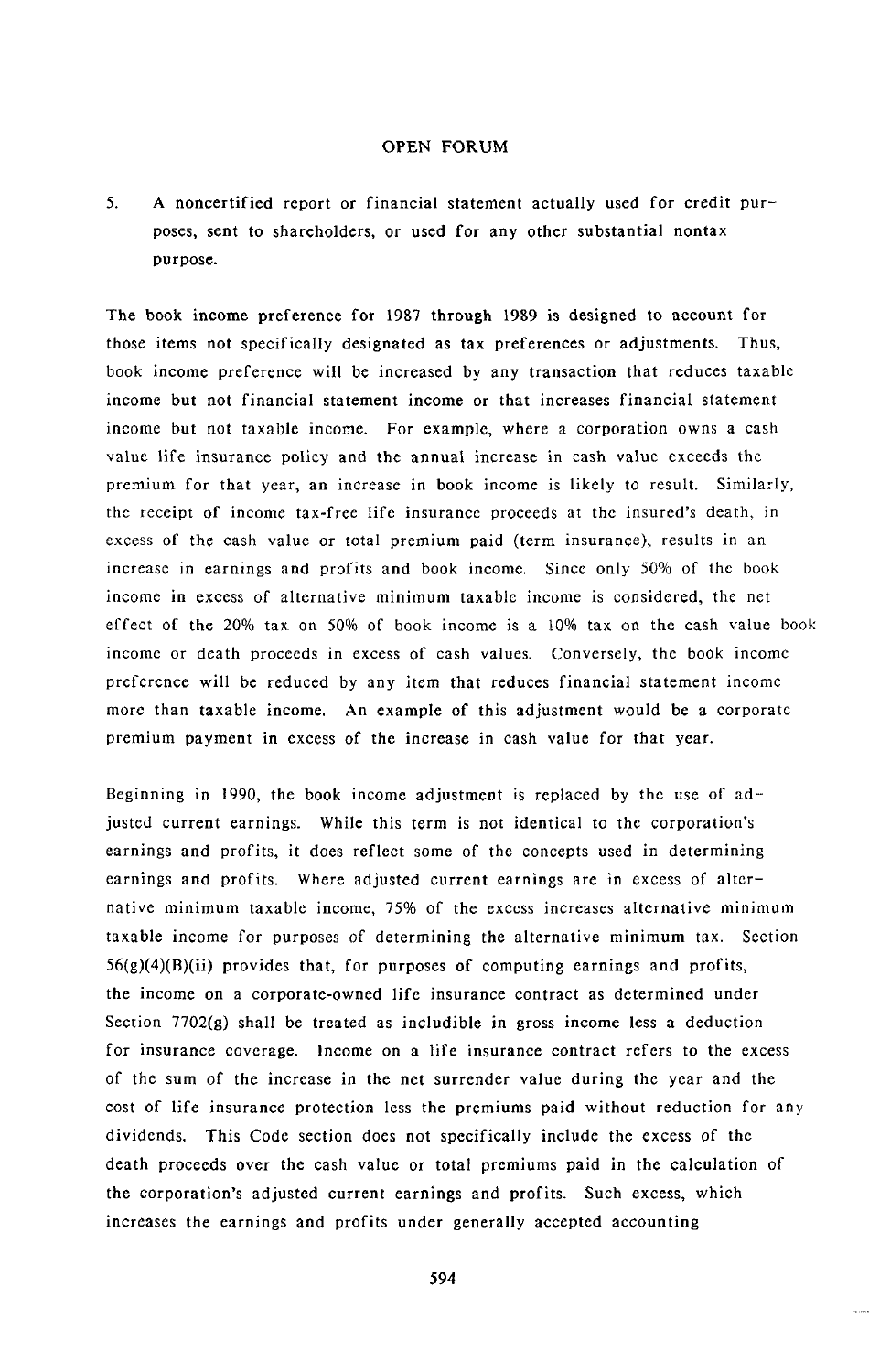principles**,** wi**l**l *b*e i**n**clud**e**d **i**n gross i**nc**om*e* for purposes **o**f determining a**l***t***e**r**n**ative minimum taxa*b*le in**c**om**e**.

Exampl**e:** B**-**B Corporation has taxable income of \$100*,*00**0** for 1988. Its pre*b*ook alt**e**rnative minimum taxa*b*le income **i**s **a**lso \$100,000. Upon the d**e**ath of **a**n execut**i**ve, B**-**B *C*orpora*t*ion rec**ei**v**e**s \$30*0*,0**00** of tax**-**free **l**if**e** i**n**suran**ce** pro*c***ee**ds (cash valu**e** is \$50,000) of whi**c**h **\$**250,000 is added to *e*arnings and profits. The book inc**o**me pr**e**fer**e**n**ce** w**h**i**c**h is add**e**d to alt**er**nativ**e mi**nim**um** taxa*b*le **i**ncome is 50% of the amount *b***y** whi**c**h adjusted net book incom**e ex**c**e**eds pr**e**book alter**n**at**i**v**e** m**i**n**i**m**u**m taxabl**e** income. Wh**e**n w**e** add \$250,000 to \$100,000, the tot**a**l of \$35*0*,*0*0*0* is adjusted net *b*ook income. *T*hen, 50*%* of the difference bet*w*een \$350,000 and \$100,000 or \$125,000 is added to alternative minimum taxable income *o*f *\$10*0,*000* for a t*ot*al of \$*22*5,*00*0. The fla*t* \$*40*,0*0*0 exemption is reduced to the extent of 25% of alternative minimum taxable income in excess of \$150,000. Thus, the \$40,000 exemption is reduced to \$21,250, [\$40,000 less 25% (\$225,000- \$150,000).] The final amount of alternative minimum taxable income is \$203,750 (\$225,000 - \$21,250).

| Taxable income                     | \$100,000 |
|------------------------------------|-----------|
| Federal income tax                 | 22.250    |
| Alternative minimum taxable income | 203.750   |
| Alternative tax (20%)              | 40.750    |

Since the alternative minimum tax exceeds the corporation's regular tax by \$18,500, the c*o*rp*o*ration's total tax liability is \$4*0*,750. This additional tax *o*f \$18,500 is only 6.16% of the total insurance proceeds of \$300,000. One favorable feature is that the tax of \$18,500 becomes a credit that is available to offset a portion of the corporation's regular tax in later years.

M*R*. BI*E*L*U*CH: *T*he leveraged product that was sold last year has been redesigned. These new products generally referred to as COLI II respond to the need for many small policies to be issued to achieve the same after-tax results available prior to June 20, 1986.

These policies typically have low *m*inimum premiums per covered life allowing thc \$50,000 policy loan limit for deductible policy loan interest to be reached over a long period of time.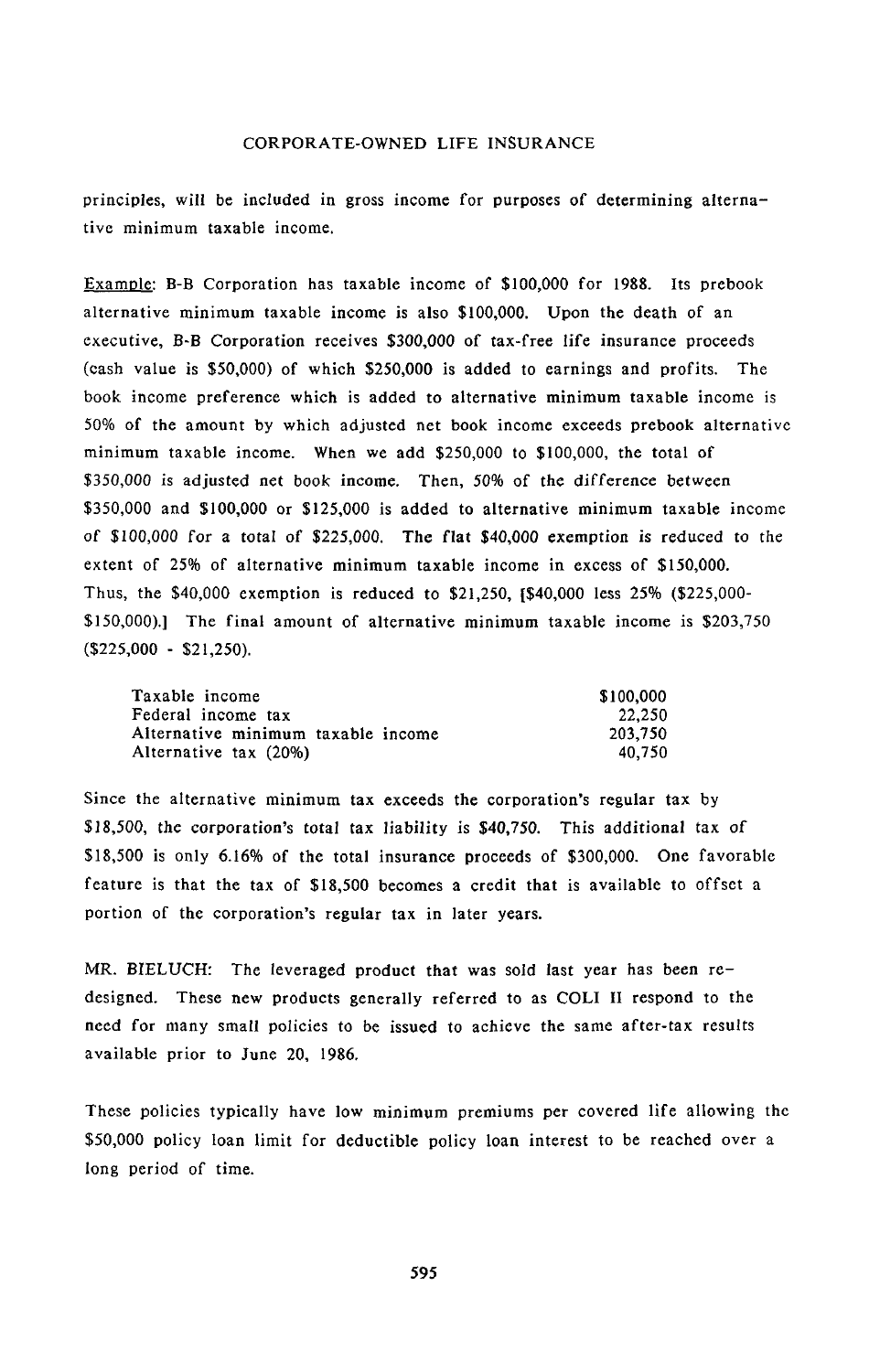These cases require sign**i**f**i**cant case sizes to make the business profitable for the insurance carrier necessitating a minimum case size of \$1 million of annual premium.

The com**p**e**n**s**a**t**i**o**n pa**id t**o** the **m**arketing **o**rga**ni**z**a**t**ion**s have been reduced to the 5% to 10% level. These may also be paid as tax-deductible fees for greater efficiencies. These fees te**n**d to be greater than typical pension plan fees. *O*ne example of fees for a 5,000 life grou**p** is \$1 million per year for 3 years, \$500,000 thereafter.

These l*o*wer commissions or fees allow the insu**r**ance carrier to provide high early-year cash values. A cash value at the end of the first year equal to 100% of the premium is possible. These high cash values allow the purchaser to borrow the first 3 premiums. The 4th through the 7th premiums may be paid in cash or by cashing in paid-up additions bought by dividends.

These policies tend to be limited pay with \$50,000 divided by the annual premium per individual defining the years to pay in the contract. These contracts are fixed premium, with universal life mechanics, with the years to pay defined before policy issuance.

Companies are also showing a current spread which is significantly reduced from the spread guaranteed in the contract. The difference between the policy loan interest rate and the interest credited on loaned cash values is reduced to 50 basis points or less on a current basis. There is one company that has no spread above \$50,000 of policy loan per life. I am not aware of how this c*o*mpany plans to charge for any surplus ratio on these policy loan assets.

Increasing death benefits still maximize rates of return, but the effect is reduced since most of these products experience rate the cost of insurance. Retenti*o*n charge percentages, and the item to which the percentage is applied, vary by company.

Insurance company revenue no longer equals premium, but it equals expense charges plus cost of insurance retention plus interest margins.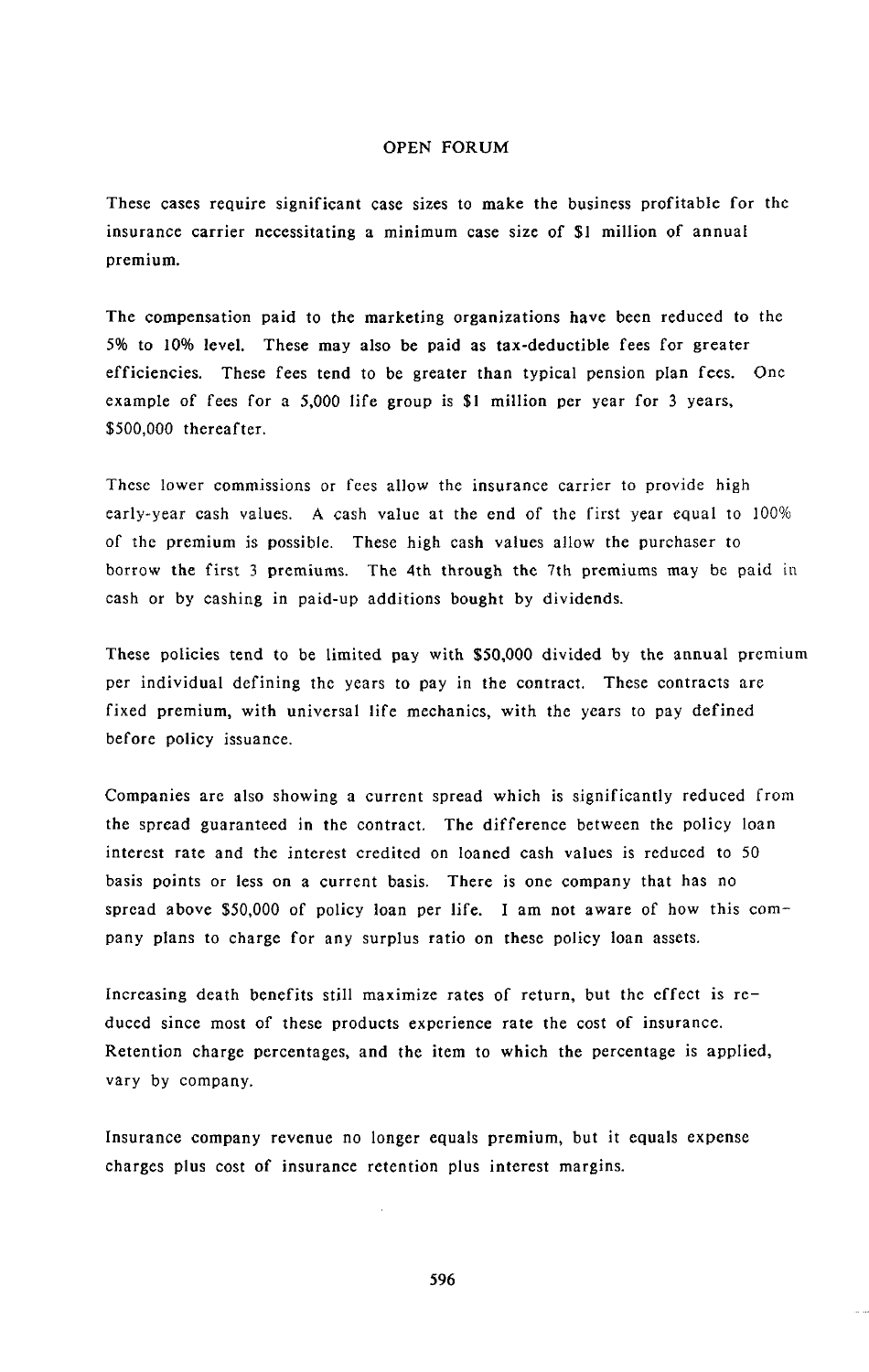Whole life accumulation **p**roducts -**-** uni**v**e**r**sal life and excess in**t**e**r**est **w**hole **l**ife are als*o* s*o*ld t*o* c*o*rp*o*ratio**n**s. Typically, the death be**n**efit is guaranteed i**n**creasing, linked to a salary scale and p*o*ssibly adjusted yearly to match pay i**n**creases. The premium is ei*t*her level *o*r i**n**creasi**n**g at **a** rate to allow the insurance cost to be a level percentage of **p**ay. Other features found in these products are low current alternative paid-up purchase rates, simplified underwriting, and group administration.

The p**r**ima**r**y **a**d**va***nt*age *o*f the si*n*gle p**r**e**m**i*u*m *w*h*o*le life **p**r**odu**c**t** is the **a**bilit**y** of a cor**p**oration to shelter in**t**erest accumulations from current cor**p**orate taxation. This allows cor**p**orations to move intere**s**t earnings across **p**eriods. This tax shelter was removed from **c**or**p**orate-owned deferred annuities by the Tax Reform Act of 1986.

The **p**roducts have **n**o balance **s**heet effect which is im**p**ortant for some corporate buyers.

Variable life is bei**n**g **p**ro**p**ose**d**, w**i**th the i**n**surance com**p**any's recent past investment performance highlighted. *A* sus*t*ained dr*o*p in the st*o*ck market c*o*uld dampen these sales.

I would like to discuss the development of low commission, o**n**e-year term produc**t**s for use as altern**a**tes to the government's PS58 rates. A company needs to be willing to issue these products and needs real uses for these **p**roducts**.** These real uses may include: (1) insurance to cover the additional estate tax for deat**h** within 3 years after a gift; (2) cheap term to beat a brokerage company's one-year term product; (3) cover for s**h**ort-term loans. These **p**roducts should be included in a ratebook or published on a ratecard and the insurance carrier should develop a meaningful in force.

First-year rates of a select and ultimate term product seem to be usable for all durations.

The indus**t**ry is divided on whe**t**her to include the policy fee and the effect of any premium banding or pla**n** minimums, but these sh*o*uld be avoided. Private Letter Ruling 8547008 advises that these rates should be on a unismoke basis.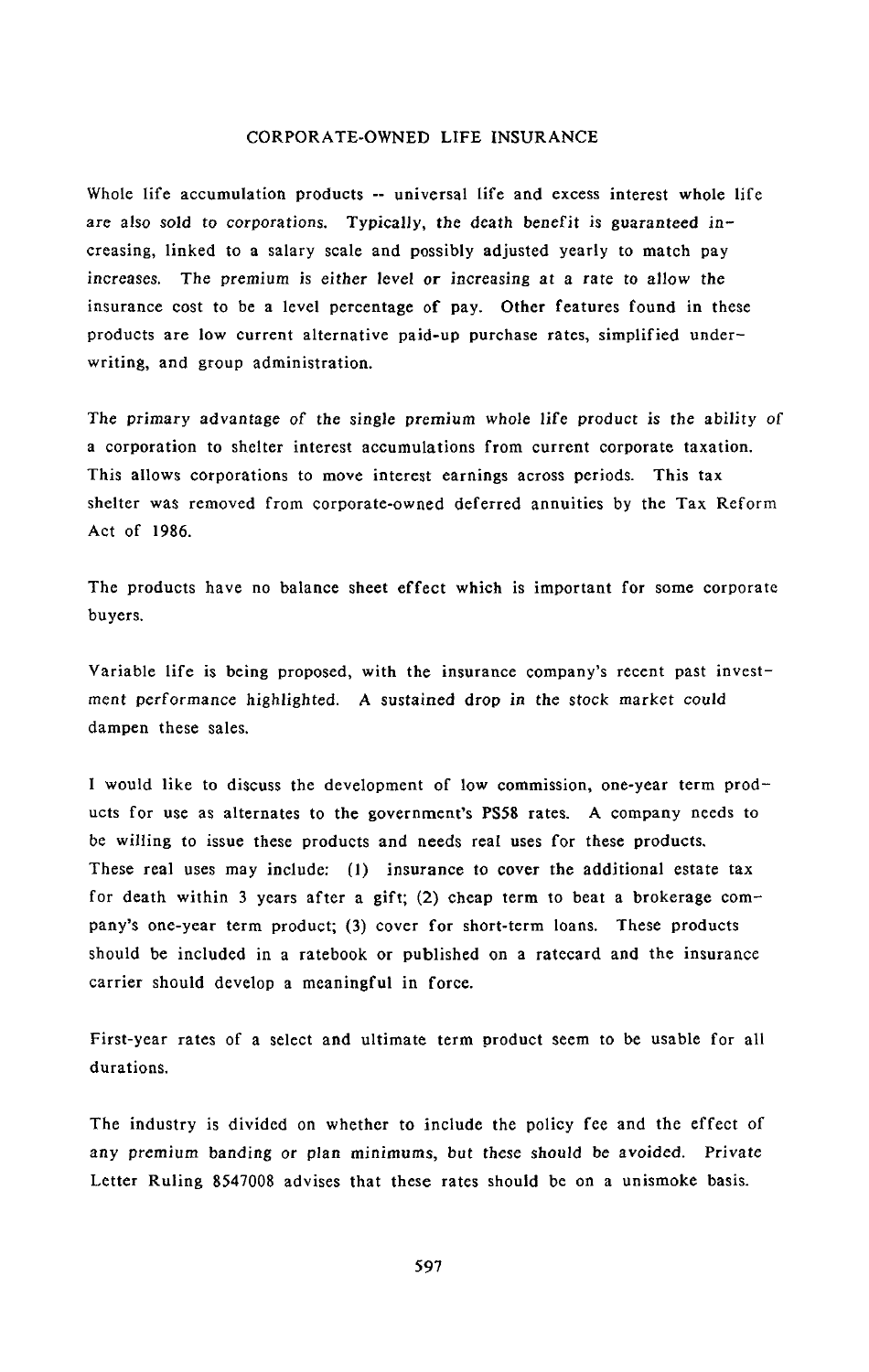Th**e p**r**o**d**uc**t **s**h**ou**l**d** be a **on**e**-**year ter**m**, not graded premium whole life. The ideal **p**roduct is **p**robably a 3 to 5-year term **p**roduct with no conversion allowed. These developed rates should be com**p**ared to the IRS uniform **p**remium cost table with the ideal rate being 40% of this table. Special attention should be given to the older ages. The PS58 table ends at age 81, so term rates are needed beyond this age. New York com**p**anies should remember that a one-year term is allowed beyond age 70 in business situations. These rates should not be solely published as alternate PS58 rates, as I have seen one company do.

Private Le**tt**er Ruling 8708090 has reaffirmed that the tax to an employee at the time an annuity is transferred to him from a corporation is the cash value,

A tax-exempt organization could provide greater amounts of deferred compensation to its executives than the new Section 457 limits of the Tax Reform *Ac*t of 1986 allows, by buying these annuities [Section 403(C) Annuities] on their exe**c**utives' lives and transferring the ownership to the executives at a later date. These organizations have little other choice for deferred compensation. This transfer would result in zero taxable income at the time of transfer. Of course, the entire payout is taxable.

These annui**t**ies are flexible in payout, may be sold *o*n a salary red**u**ction approach, and may provide for either a cash refund or installment refund on death prior to payout. They are legal in most states **p**rovided that they never allow for a lump sum settlement. They are similar to a structured settlement annuity, but should be issued on an individual contract form.

Split dollar is more efficient to an executive than a discriminatory group term life plan. The employee sh*o*uld keep the first **\$**50,000 as group term life. The employee then pays (or is bonused) the alternate PS58 rates. This employee could get a cash value at retirement equal to his PS58 contributions paid to retirement. This cash value can buy significant post-retirement insurance guaranteed for life on a current alternative paid-up purchase rate. The cost to the corporation is the lost interest on the corporate premium.

Wi**th** reverse spli**t** dollar t**h**e e**m**ployer pays the sta**n**dard PS58 rates. The employee pays the remainder of the premium. Typically the employee would only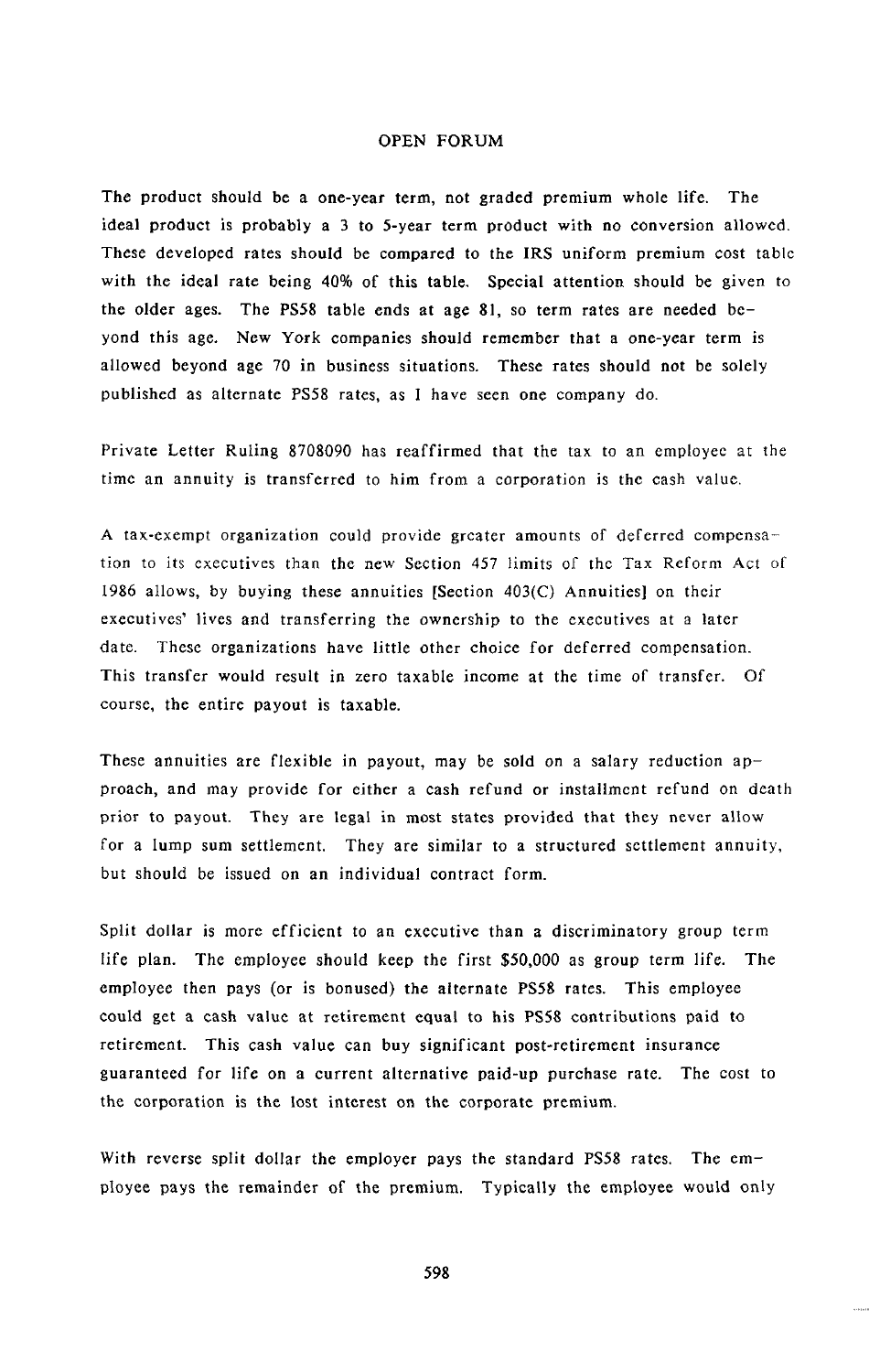ha**v**e t**o p**a**y h**is p**r**em**i**um **fo**r 6 **t**o 8 **y**ears yet w**ou**ld **ow**n the entire cash value. This sale is simi*l*ar t*o t*he tw*o*-p*o*licy Secti*on* 79 sale *o*f t**h**e lat**e** 1970s.

Providing future cash flows is typically a COLI sale sold as keyman insurance. The marketer determines the amount of shelter desired and sets a premium per insured based u**p**on the shelter divided by the number of **p**eople to insure. Fifty-thousand dollars divided by this premium per insured dictates the number of years premiums are paid.

The marketer also determines whether a maximum loan should be taken all years after the first seven to provide the best cash flows out of the insurance **p**olicy, or whether the borrowing should be limited to \$50,000 to **p**rovide the best balance sheet effect and long-term earnings.

Funding post-retirement welfare benefits is not funding in the traditional sense, but an attempt to provide cash flows which can be used to **p**ay post-retirement welfare benefits. Typically, these programs are designed to insure large populations in a pension **p**lan such as the vested active **p**ension **p**lan partici**p**ants. This is a large percentage of the work force in a mature industry. This choice of population would al**s**o allow the cor**p**oration to keep the insurance in force after an individual leaves employment, avoidi**n**g a need for a transfer of insureds provision. A concern in this area is insurable interest. This concern varies by state. For example, Michigan states that a corporation has an insurable interest i**n** whoever receives a W-2 from it. The law in Georgia was changed this year to remove the requirement of consent of the employee to be insured before a corporation can buy insurance on the lives of him or her. These consent issues lead insurance companies to require the insured's signature on the insurance ap**p**lication.

Policy administration and plan administration need to be able to handle the large number of policies and transactions involved. The insurance carrier must be comfortable with how it is going to pay death claims in a situation where death certificates probably will not be available.

Compensation tends to be low with a tax-deductible fee-for-service gaining in popularity. On an after-tax basis, a fee is more efficient than charging a higher premium since policy loans are limited to \$50,000 per life.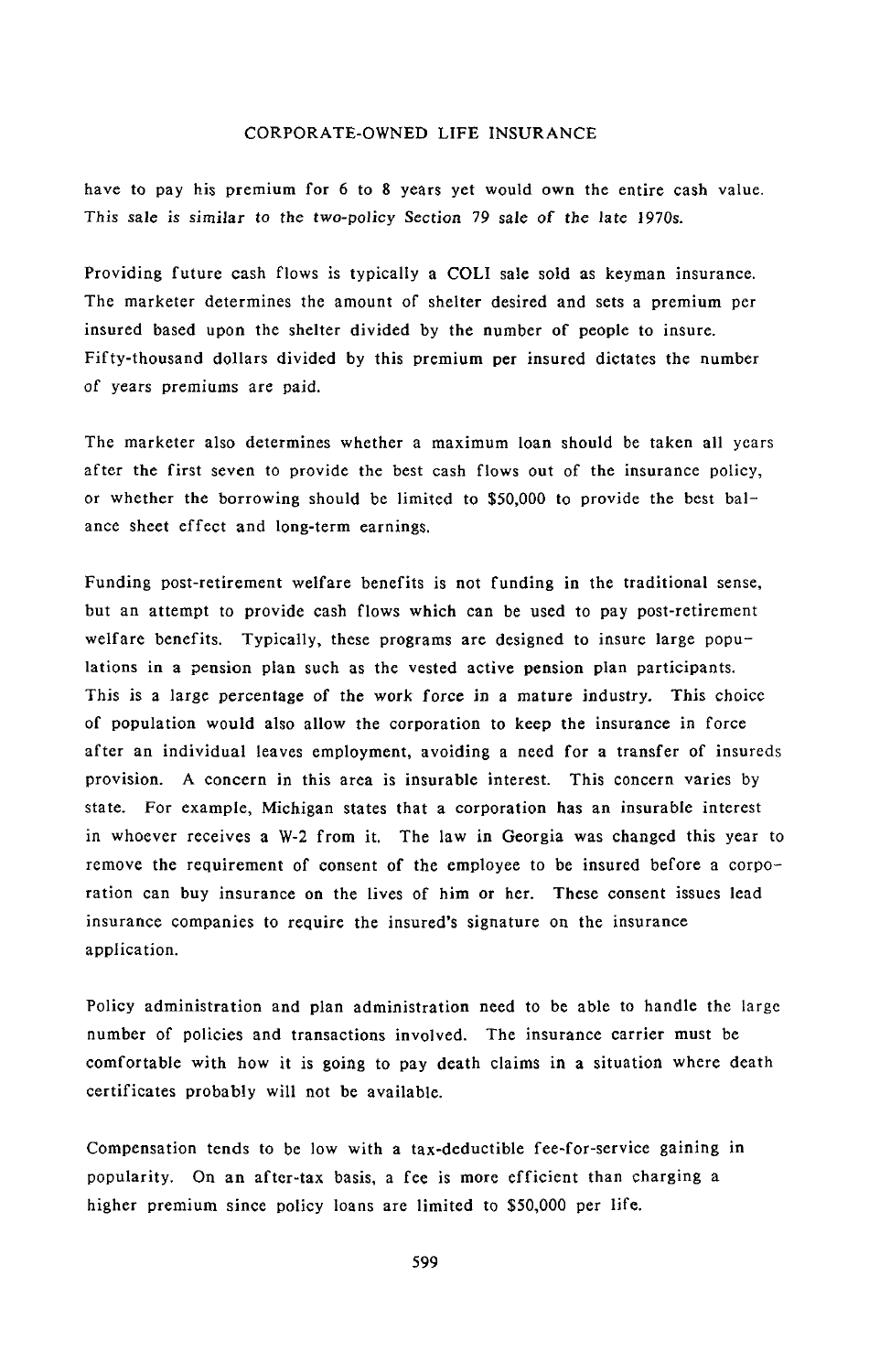Rates of return are shown before and after fees. Th*e* actual fee level is usually driven down by the benefits *c*onsultant for the client. The benefits consultant will also *c*ompare producer *c*ompensation with the service performed. One example of a fee schedule is as follows:

> \$50,000 Bas**e** F**ee** \$150 P**e**r Lif**e** First 1,000 Liv**e**s \$100 P**e**r Lif**e** Next *9,*000 Liv**c**s \$50 P**e**r Lif**e** Th**e**r**e**aft**e**r Doubl**e**d First Thr**ee** Y**e**ars.

Th**e**s**e** f**ee**s app**e**ar to comp**e**nsat**e** for mor**e** than p**l**an administration.

MS. DAPHNE D. BARTLETT: My introduction to corporat**e**-own**e**d lif**e** insuranc**e** occurr**e**d about 18 months ago. Probably th**e** most ov**e**rwh**e**lming impr**e**ssion I hav**e** about the mark**e**tplac**e** is that it d**e**vours hom**e** offic**e** resour**c**es: comput**e**r syst**e**ms, mark**e**ting staff, op**e**rations p**e***o*pl**e** and actuari**e**s. As a **c**ons**e**qu**e**n**ce**, 1 hav**e** som**e** obs**e**rvations about today's mark**e**tpla**ce** and th**e c**urr**e**nt lif**e** insurance **c**ompan**y** r**e**spons**e** to it that I woutd lik**e** to shar**e** with you. I am sp**e**aking from a rath**e**r limit**e**d p**e**rsp**ec**tiv**e** -- that of a mutual **c**ompany a**c**tuary. At pr**e**s**e**nt, w**c** only issu**e** individual parti**c**ipating poli**c**i**e**s in this mark**e**tpla**ce**, and w**e** don*'*t hav**c** univ**e**rsal lif**e c**ontra**c**ts. D**e**spit**e** this, Northw**e**st**e**rn Mutual has b**ee**n in the **e**x**ec**utiv*e* b**c**n**c**fit mark**e**t for many y**e**ars, using traditional produ**c**ts d**e**sign**e**d primarily for th**e** p**e**rsonal mark**e**t. Only r**ece**ntly hav**e** w**c** d**e**sign**e**d produ**c**ts sp**ec**ifi**c**ally for th*e* **c**orporat*e* mark**e**t. It wasn't n**ece**ssary to do this in th**e** past; it is **e**ss**e**ntial to do this today if you want to b**e** a play**e**r in this highly **c**omp**c**titiv**c** gam**e**. And you n**ee**d a diff**e**r**e**nt mind-s**e**t from that us**e**d in th**e** p**e**rsonal mark**e**t, sin**ce**, g**e**n**e**rally, lif**e** insuran**ce** is not us**c**d t*o* provid**e** dir**ec**t b**e**n**e**fits to individuals. Inst**e**ad, it is us**e**d as a funding v**e**hi**c**l**e** to h**e**lp **c**orporations r**e**cov**e**r th**e c**osts of b**e**n**e**fits th**e**y provid**e** to th**c** individuals.

I*'*d first lik**e** to **c**omm**e**nt on produ**c**t d**e**sign. Th**e** rapid **c**hang**e**s in th**e e**nvironm**e**nt fo**r c**orporat**e**-own**e**d lif**e** insuran*c***e** hav**e** r**e**sult**e**d in the n**cc**d for a v**e**ry fast produ**c**t r**e**spons**e** and also for in**c**r**e**asing sophisti**c**ation in product d**e**sign. I b**e**li**e**v**e** that our d**e**signs may b**c** g**e**tting so **c**ompl**e**x that th**e**y will not b**c** fully und**e**rstood by our produc**e**rs*,* our **c**ustom**e**rs, and, most parti**c**ularly, by th**e** p**e**opl**e** who hav**e** to work on th**e**m in th**e** hom**e** offi**ce**.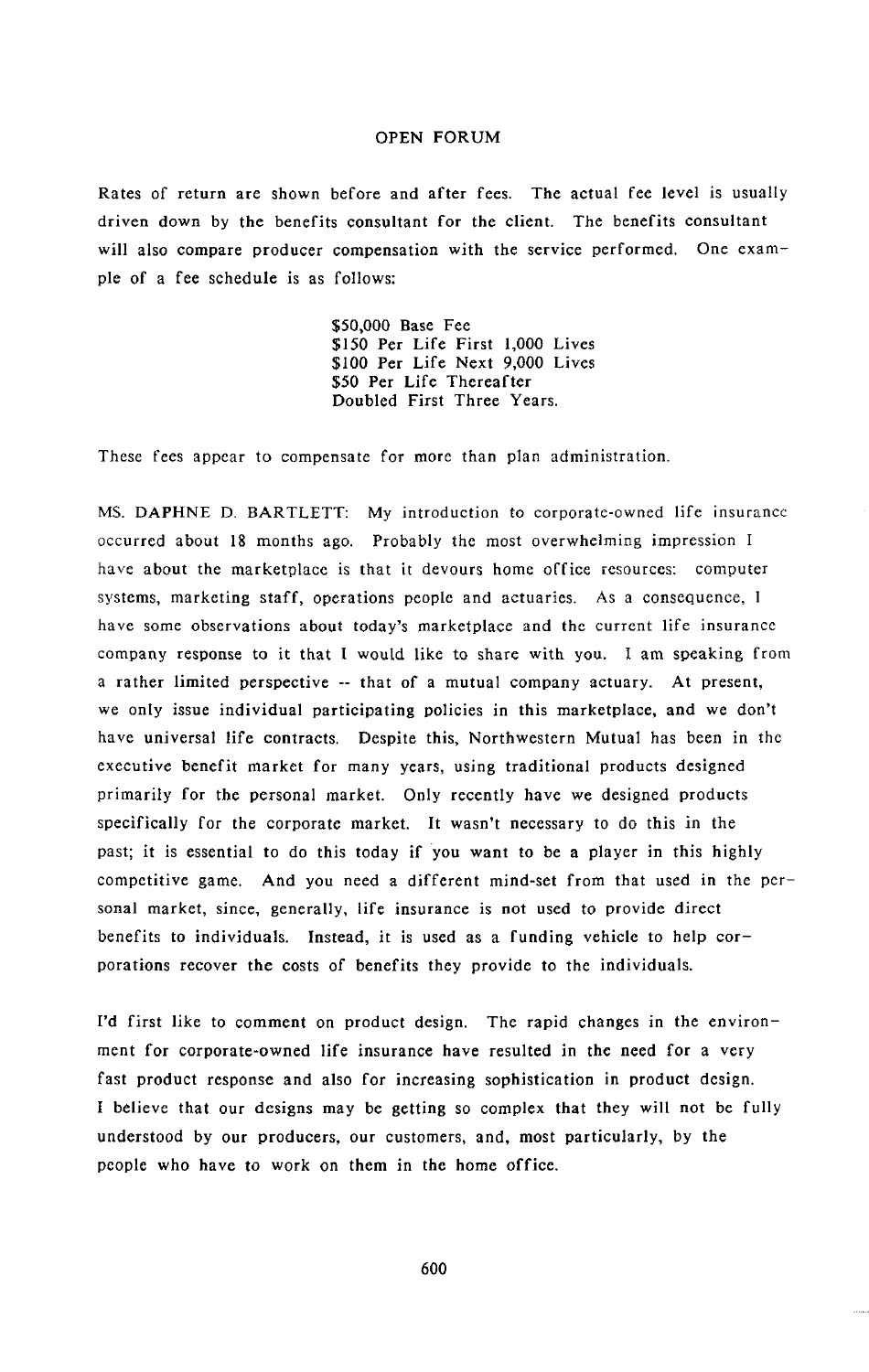The new product we recently introduced specifically designed for the corporate market is known as Corporate CompLife. It consists of three primary components which can be mixed in varying amounts to achieve whatever objective is desired for a plan. The components are: annual premium whole life, single premium whole life in the form of paid-up additions, and yearly renewable term. Each of these components is participating. The exciting thing about this new product is that, for a level premium, the death benefit structure can be designed to exactly match the varying annual needs of the plan, assuming all the assumptions made at issue are realized. What this means is that the total death benefit varies each policy year in an amount determined such that there is no gain to the corporation on death of the insured whenever it occurs. This eliminates unneeded benefits and thus reduces the cost to the corporation. AS you might suspect, the illustration system needed to derive the death benefit schedule which matches the need is extremely complex. Currently, our product has been installed only on the illustration system developed by Compensation Resources, Incorporated (CRI), and on a rather primitive backup system in the home office. Our agents must use CRI to determine the plan structure they need. When the sale has been made, the actual death benefit schedule is transmitted electronically by CRI t*o* our h*o*me *o*ffice compu*t*ers in order for the case to be issued. The installati*o*n and *c*hecking for a*c*curacy of this pr*o*duct in *C*RI and in our home office system, as well as linkage between the two, has been extremely time consuming and difficult and illustrations will not be cheap. *A*s I indicated earlier, I believe we have g*o*ne ab*o*ut as far as we *c*an g*o* in terms *o*f complexity.

Our marketing people, however, had different ideas. No sooner was our new product installed than it was suggested that we make it more flexible in order that unscheduled increases in death benefit could occur in years after issue.

With our product design this would have been quite difficult to implement in our administrative system. Fortunately, a few careful questions yielded the true objective of the request. There was concern about the need to reunderwrite every year or every few years to keep the case up-to-date. All that was really wanted was some kind of guaranteed insurability feature which would allow additional coverage to be purchased within reasonable limits to cover salary increases and other deviations resulting from changes in the dividend scale. We have decided to address this by means of a group-type rider which will link all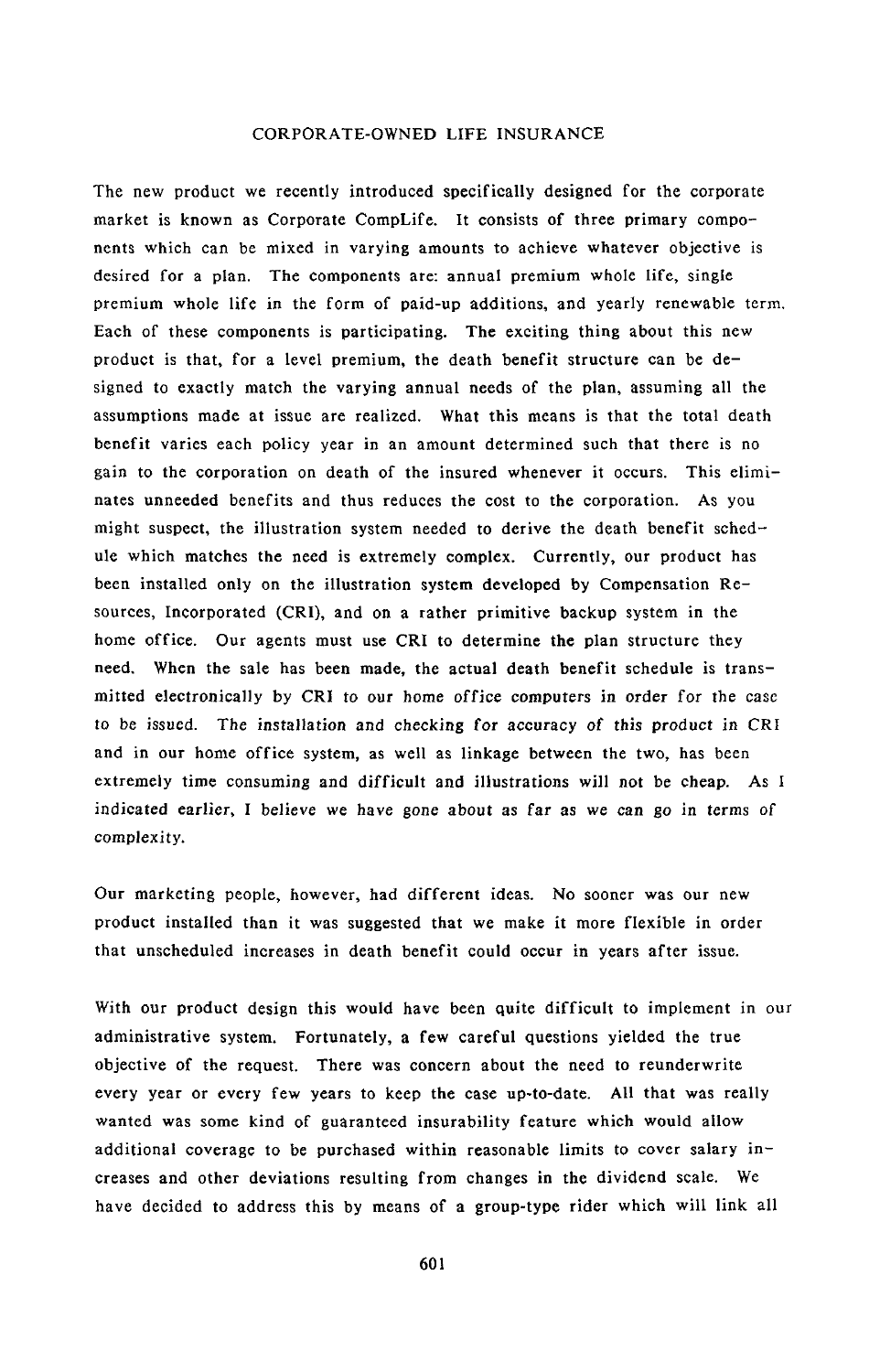the individual policies in **t**he case **t**oge**t**her, gua**r**an**t**eeing appr*o*priate increases, with*o*ut evidence, o**n** an all or nothing *b*asis -**-** increased coverage is accepted on all employees, or the rider expires.

T**h**is group r**i**der appr**o**ach **h**as al**r**eady pr**o**ven very useful **t**o us. A r**i**der of this type **w**as devel**o**ped t**o** us**e** instead **o**f a *honeymoon letter*. This is an agreement between the insurer and the c**o**rporation t**o** reverse the entire transaction at the corporati*o*n's request during the first three years, with **o**ne-year-term premiums being charged for the cost of insurance. We were concerned about the equity of providing honeymoon letters in cases where they we**r**e requested and not providin**g** them in others, since, in effect, we would be providing higher cash values when the letter was present than when i**t** wasn't. Yet, we were not willing t**o** provide them to all of our cases automatically. The rider provided a perfect soluti**o**n. We ch**a**rge a premium for each honeymo**o**n letter. This c**o**vers the cost of the differe**n**ce in cash values. The rider ties the policies in each case t**o**gether s**o** tha**t** reversal could not be requested **o**nly with respect to t**h**e healthy l**i**ves; and it clearly s**p**ecifies the term premiums to be used for each individual life. In effect, the rider has allowed us to turn a series of individual, independent policies into a group. For our company, this approach is far less complicated than other possible alternatives.

The corporate marketplace today is eve**n** more extensively computer d**r**iven th**a**n the personal market. *Co*mpanies need to be co**n**cerned about a lot more than just the day-to-day, routine administration of the complex products we have designed.

We have to worry about supporting our pro**d**ucers with highly sophisticated sales illustrations and, in today's environment of declining interest rates, there is going to be a vital need for reillustration facilities down the road. It will be very important to know the original plan design and how everything looks after a period of time has passed. Our company has made the determinati*o*n that we need to provide both illustrations and reillustration facilities for our field force from the home office. Both will be tailored to the specific requirements of the corporate market, rather than an expansion of our existing personal market systems. We are in the process of designing a system which, at least in the short term, will, we hope, completely satisfy the vast majority of our producers in this market, and will service a very high percentage of the needs *o*f our big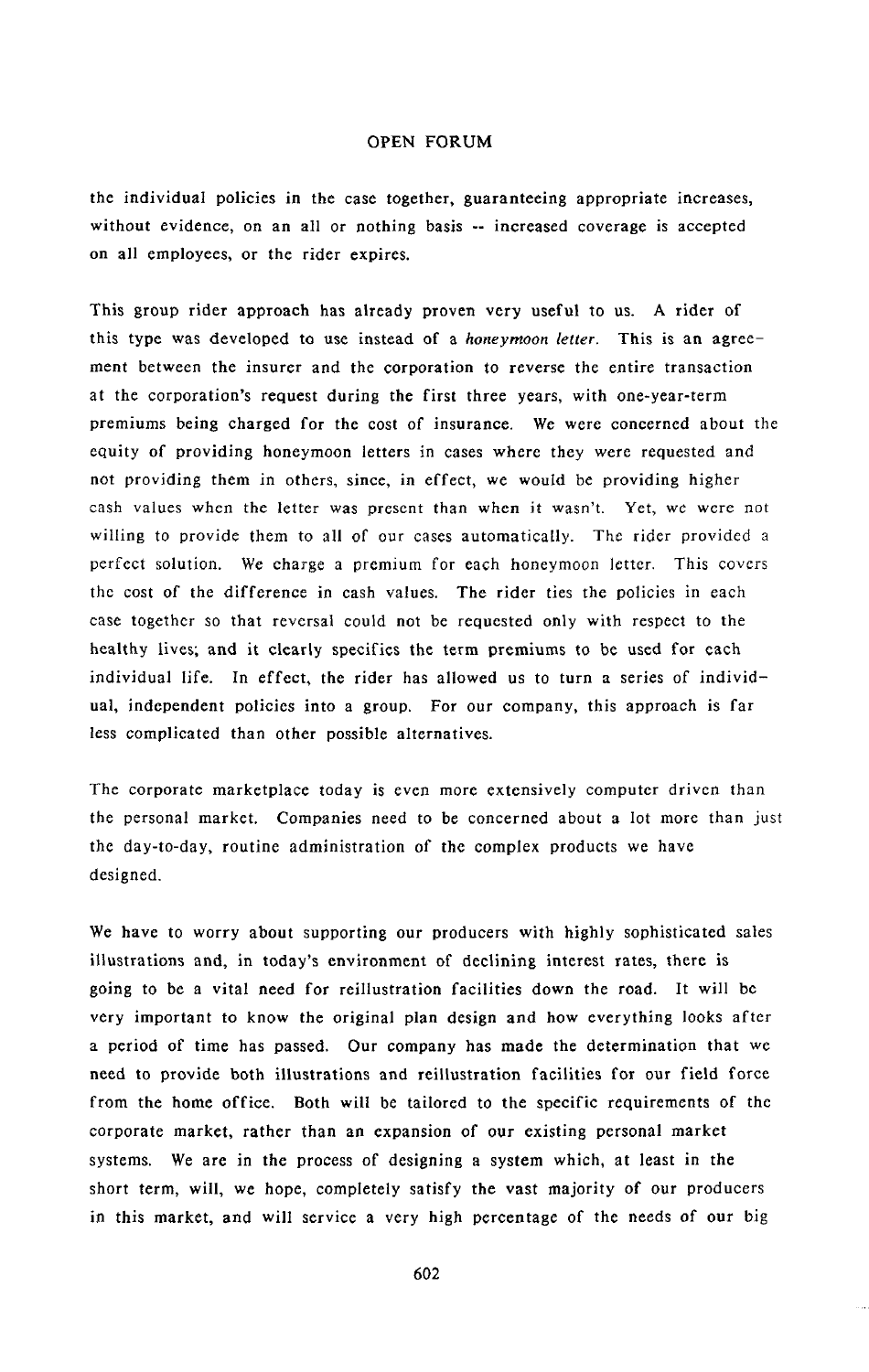h**i**tters**.** It **i**s **o**ur p**o**ss**i**b**ly** na**iv**e h**o**pe **t**hat, e**v**en**t**ua**l**l**y**, we will not need to devote resources to implement our products in the systems offered b**y** vendors. Currentl**y**, most producers are conscientiou**s**ly administering and servicing the plans they have sold. With the increasing complexity of product, are they going to be willing to do this in the future**?** If they don't, who will**?**

The ultimate responsibility for service, whether we like it or not, lies with the insurer. And we are concerned that, at some point down the road, the increasing c*o*st of servicing *t*he new, highly complex products will be m*o*re than all but the largest producers can handle. We are already seeing some requests for us to assist in service on cases sold many years ago. So, we are also starting the development of an in-house service system in order that we will be ready to handle service of our own products from the point of sale.

One could consider that the word *product* in the corporate market means more than just a collection of policy provisions. *Product* today consists of all aspects of what the company provides: policy provisions of course, but also illustration systems, underwriting, billing, automatic loan procedures, etc. At some point down the road, I can envision our illustration, reillustration, service and policy administration systems all tied together in a manner that provides our customers with a complete product. Perhaps, we have made a start.

Finally, I'd like to make a few comments about the assumptions used in current sales illustrations for the corporate market and the actual experience that is developing in our current environment of declining interest rates and potentially worsening mortality.

What does this mean for the plans that we have designed and sold? How many of our clients will find it necessary down the road to put more money into their programs? Most large producers appear to be extremely responsible in this area today. Although our current dividend interest rate is 11%, our agents are requesting illustrations at much lower interest rates. This is particularly important with our Corporate CompLife product, where the amount of insurance required differs dramatically depending on the dividend interest rate assumption used. Usually, benefit structures are designed at a lower interest rate, in order to be conservative and reduce the likelihood that additional **p**remiums will be needed in the future. I am not as confident that this conservatism existed in